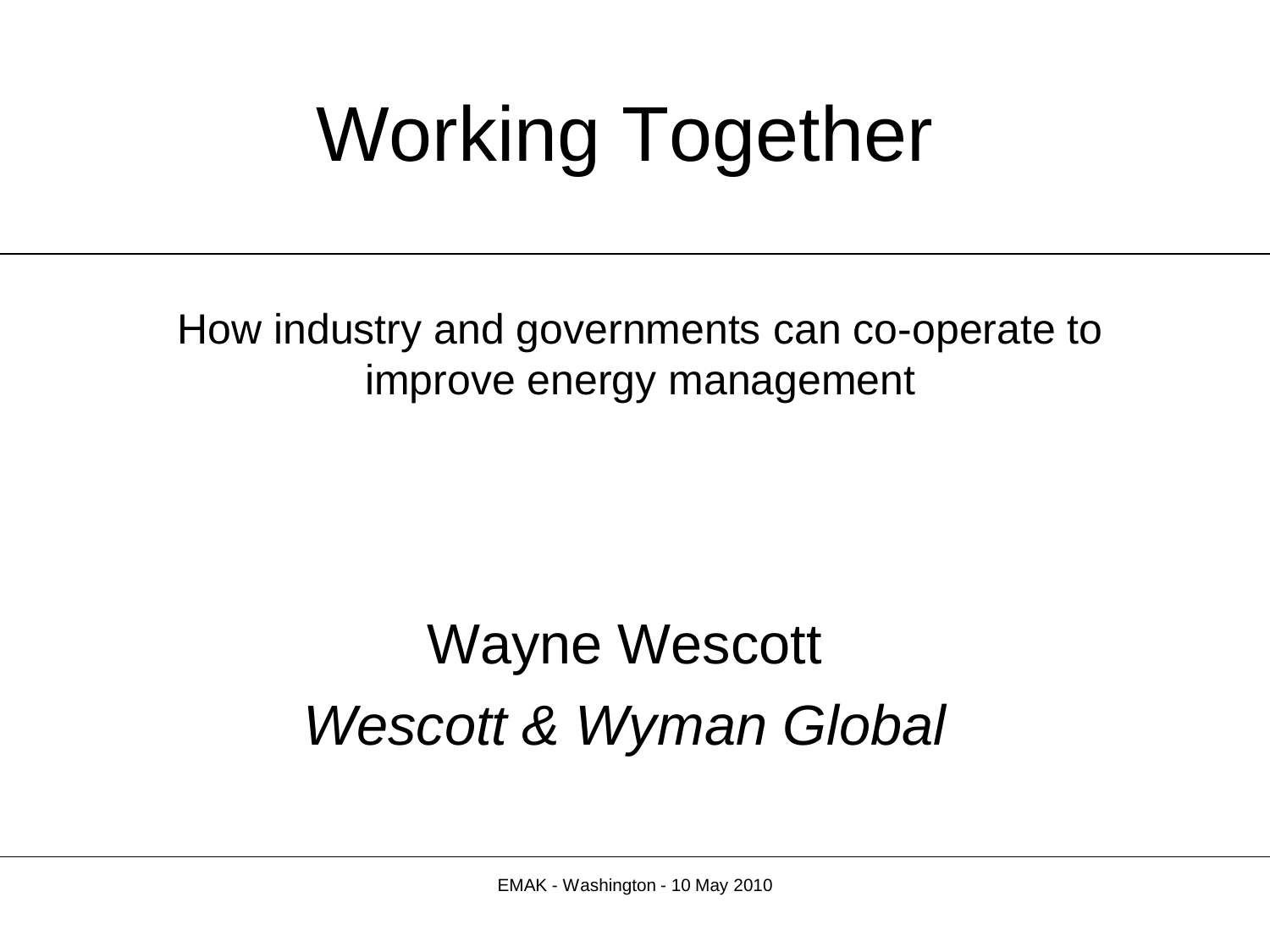### The Framework

- governments as enablers
- business as implementers of energy efficiency
- emak as a connector between the two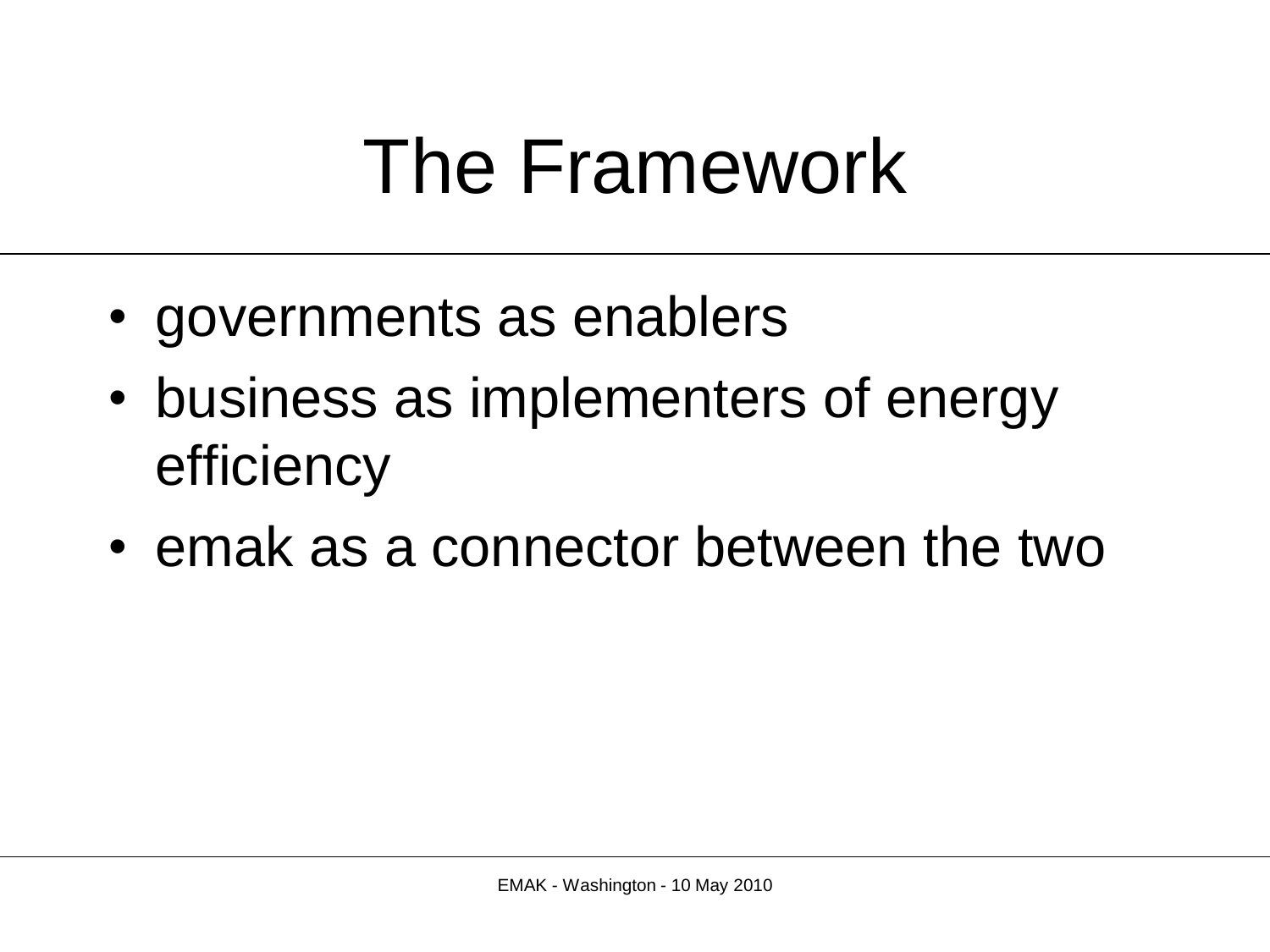### Four approaches

- Education
- Partnering
- Fostering support
- Regulation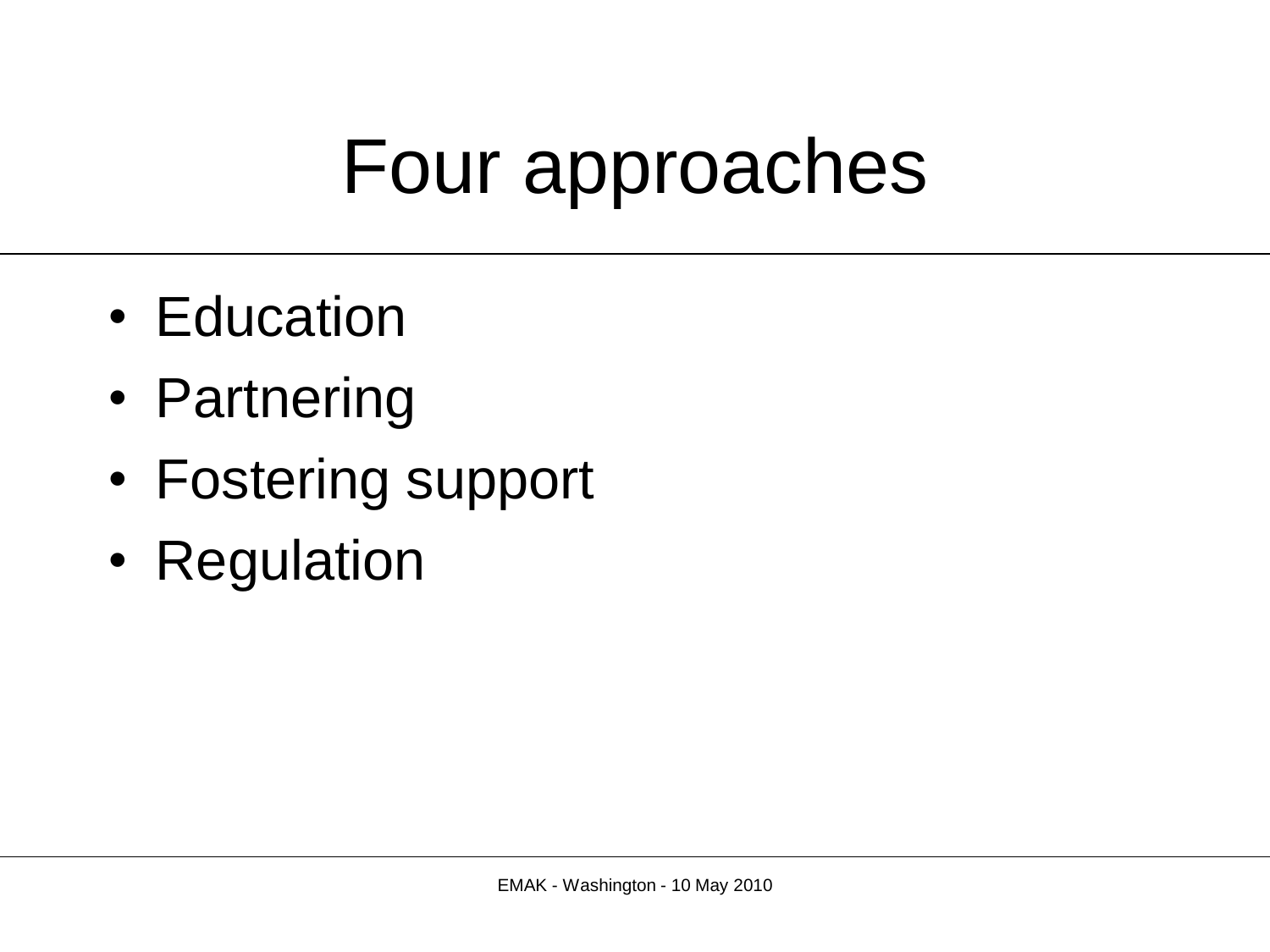#### Education

- Work with industry to provide useful information to businesses and consumers
- Provide web-sites, brochures, telephone hotlines, workplace briefings, advertising, mentoring, roundtables, exchanges, events and conferences
- Example: FIDE (Mexico) and many others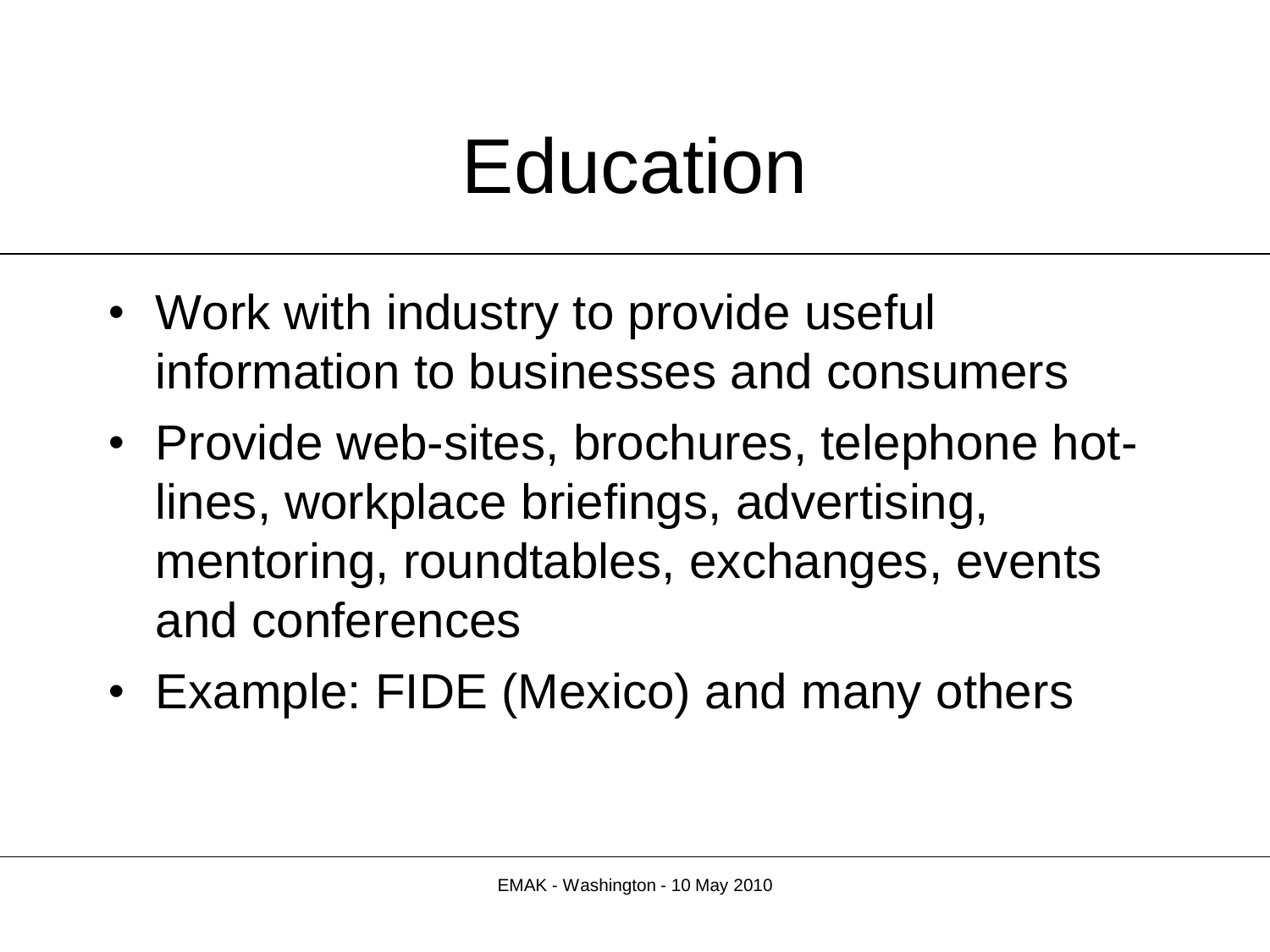### Partnering

- Industry and government work together as joint partners
- formal and informal agreements between government and business
- Save Energy Now (USA)
- Government and Chamber of Commerce (Germany)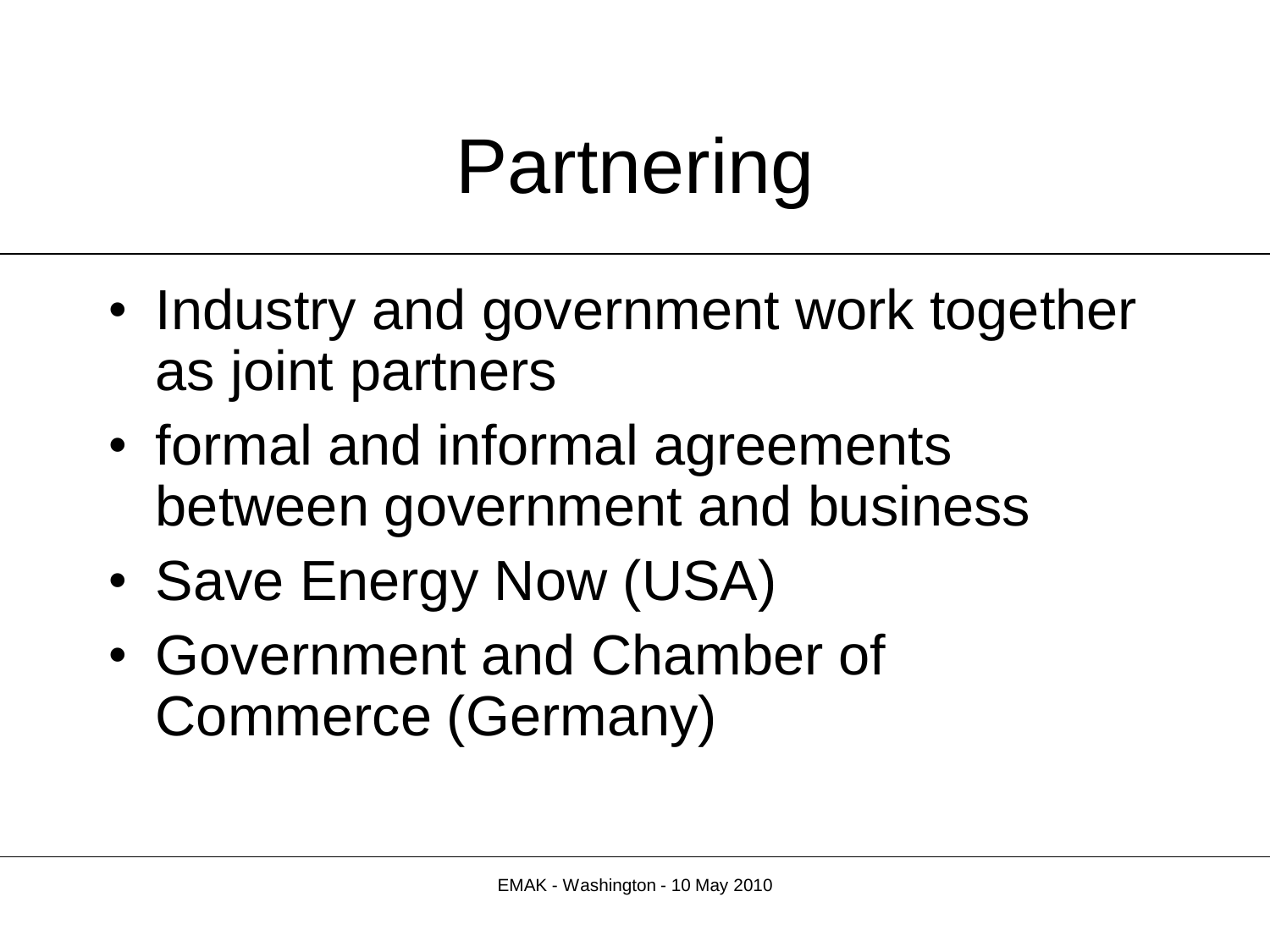# Fostering support

- Training, train the trainer, incentives
- Voluntary: Carbon Trust (UK)
- Hybrid: BEE certification of energy auditors (India); ISO 50001;
- Energy Efficiency Opportunities (Australia)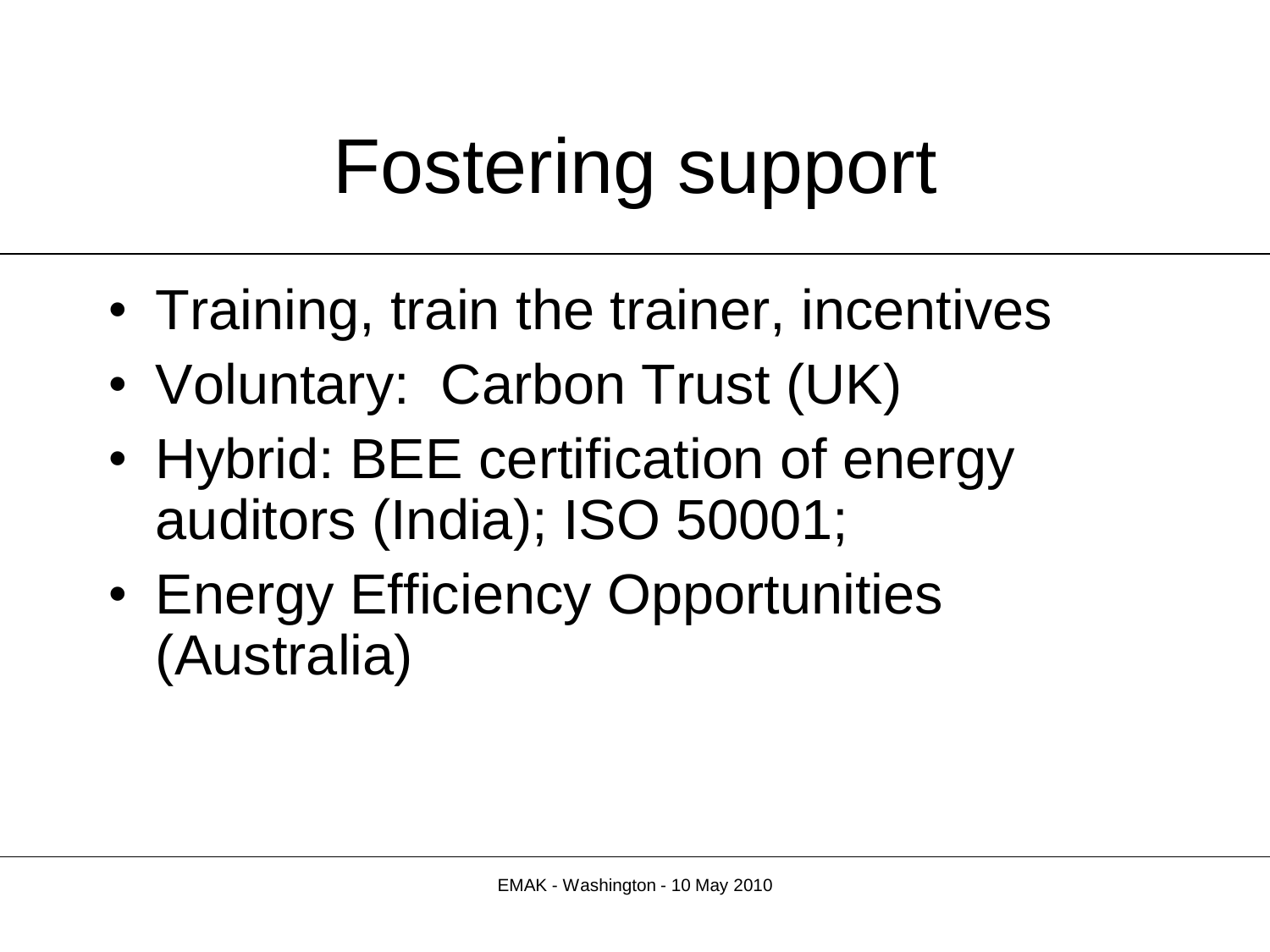# Regulating

- Government provides a regulatory framework for activities by business and consumers
- Enforcement
- Mandatory: Energy Conservation Law (Japan), Government Procurement Program (China)